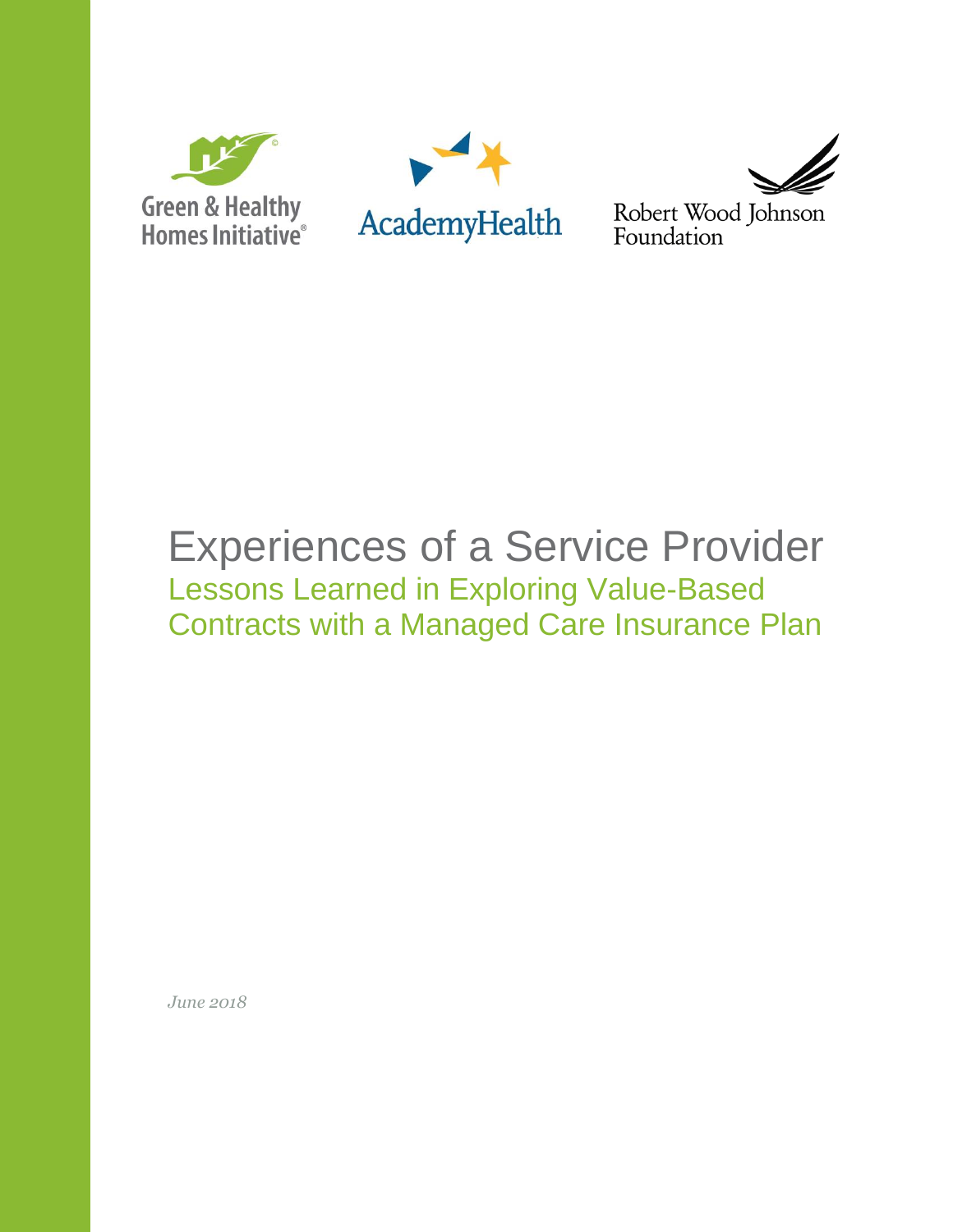The Green & Healthy Homes Initiative (GHHI), founded in 1986, is a national 501(c)3 nonprofit, nonpartisan organization that provides evidence-based direct services and technical assistance to create healthy, safe and energy efficient homes to improve health, economic and social outcomes for low-income families while reducing public and private healthcare costs.

With support from the Robert Wood Johnson Foundation, AcademyHealth launched the Payment Reform for Population Health initiative in 2016 to explore improving community-wide health through the transformation of the health care payment system. As part of their efforts to identify the opportunities and challenges associated with linking payment reform to population health, AcademyHealth contracted with the Green and Health Homes Initiative (GHHI) to provide technical assistance to a large social service organization to explore structuring a risk-based contract with a major local Medicaid managed care plan to provide targeted services to a high cost-high needs population.

> To learn more about the Payment Reform for Population Health initiative, visit www.academyhealth.org/p4ph.

#### **Authors**

**Andrew E Olson** Social Innovation Specialist The Green & Healthy Homes Initiative

> **Enrique Martinez-Vidal** Vice President AcademyHealth

#### **Contributors**

**Susan Kennedy** Senior Manager AcademyHealth

**Michael McKnight** VP Policy & Innovation The Green & Healthy Homes Initiative

#### **Kiersten Sweeney**

Social Innovation Specialist Green & Healthy Homes Initiative

@2018 - All materials are copyrighted and the sole property of the Green & Healthy Homes Initiative and AcademyHealth. For copies of material or if you have any questions, comments, or concerns, please contac[t communications@ghhi.org.](mailto:communications@ghhi.org)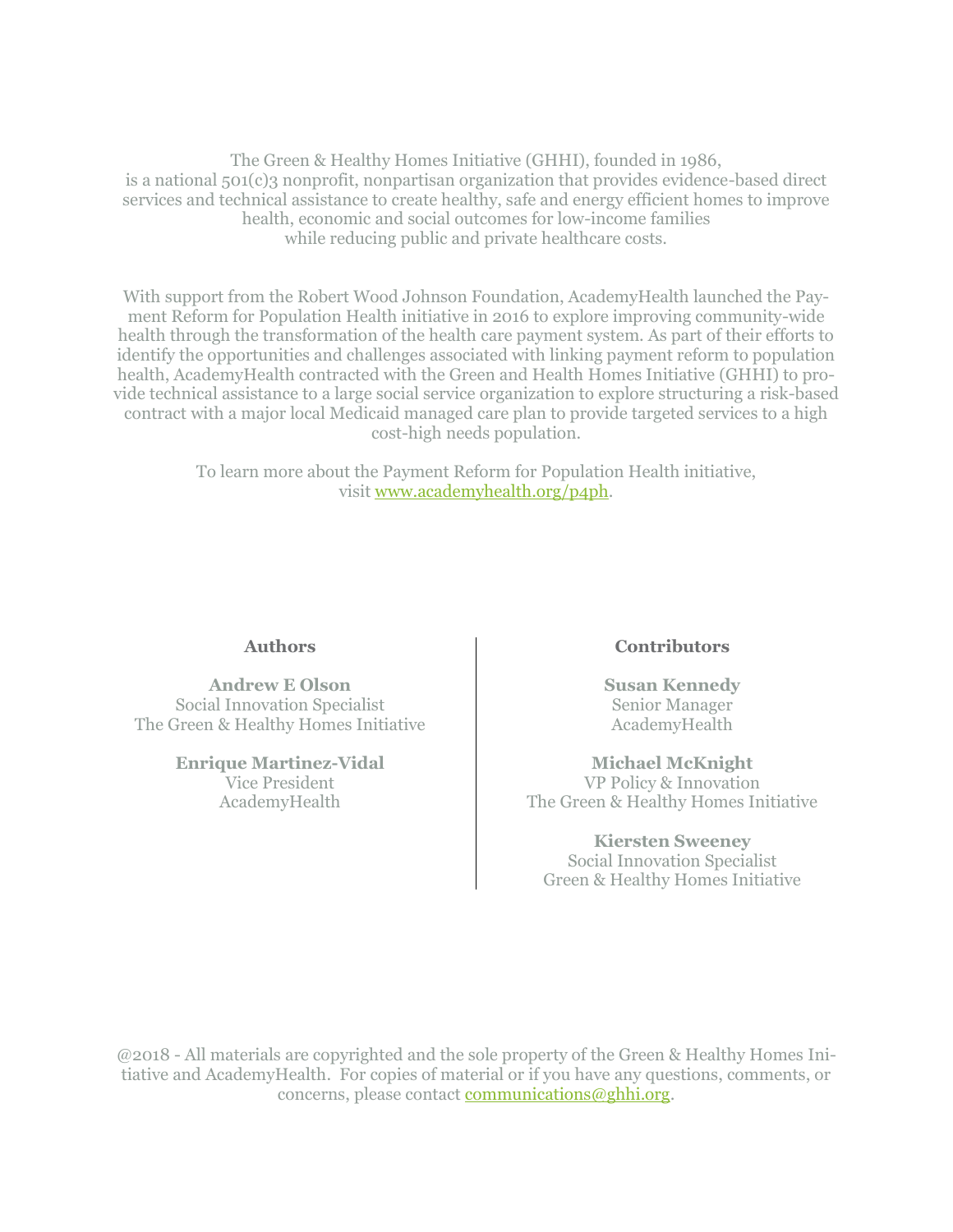## Executive summary

Setting up an advanced value-based purchasing arrangement is a complex undertaking that requires balancing many competing interests amongst partners and their individual development priorities.

Value-based purchasing (VBP) arrangements can make good health good business, but developing the alternate provider payment arrangement is far from simple. The ability to do so will likely be the next frontier of core-competencies for insurers and service providers alike. This brief outlines the lessons learned by one social service provider in exploring a value-based contract with a managed care insurance plan. While the project did not realize its full potential of securing a value-based care contract in the time allotted, it did allow an opportunity to learn and the project partners remain optimistic that there is a path forward. AcademyHealth, The Green & Healthy Homes Initiative (GHHI), and Talbert House remain optimistic that Talbert House will be able to secure sustainable, federally-matched Medicaid dollars to invest in the health of the local population, including support for traditional behavioral-health services and the social determinants of health more broadly.

Identifying and sharing lessons from our experiences is valuable in developing best practices, but also contributes to what could potentially become a roadmap for developing advanced value-based care relationships.<sup>1</sup> Such lessons could help establish baseline expectations, identify shared accountability for financial and health outcomes, as well as contribute to lowering the cost of developing such contractual arrangements in the future.

This brief includes a background and description of the project, process, and purpose followed by lessons learned and best practices. While these lessons are not exhaustive, they are a product of engaging in the actual process to develop an advanced value-based purchasing arrangement between a social service provider and a health plan with the objective to make good health good business.2 We learned that a cohesive, broad engagement strategy and consistent communication of complex issues between providers and plans is

 <sup>1</sup> *Please see* (Olson and Martinez-Vidal, Value-Based Purchasing: Making Good Health Good Business 2018)*.* 

<sup>2</sup> *Please see* (Olson and Martinez-Vidal, Value-Based Purchasing: How to Succeed in the Changing Business of Health 2018).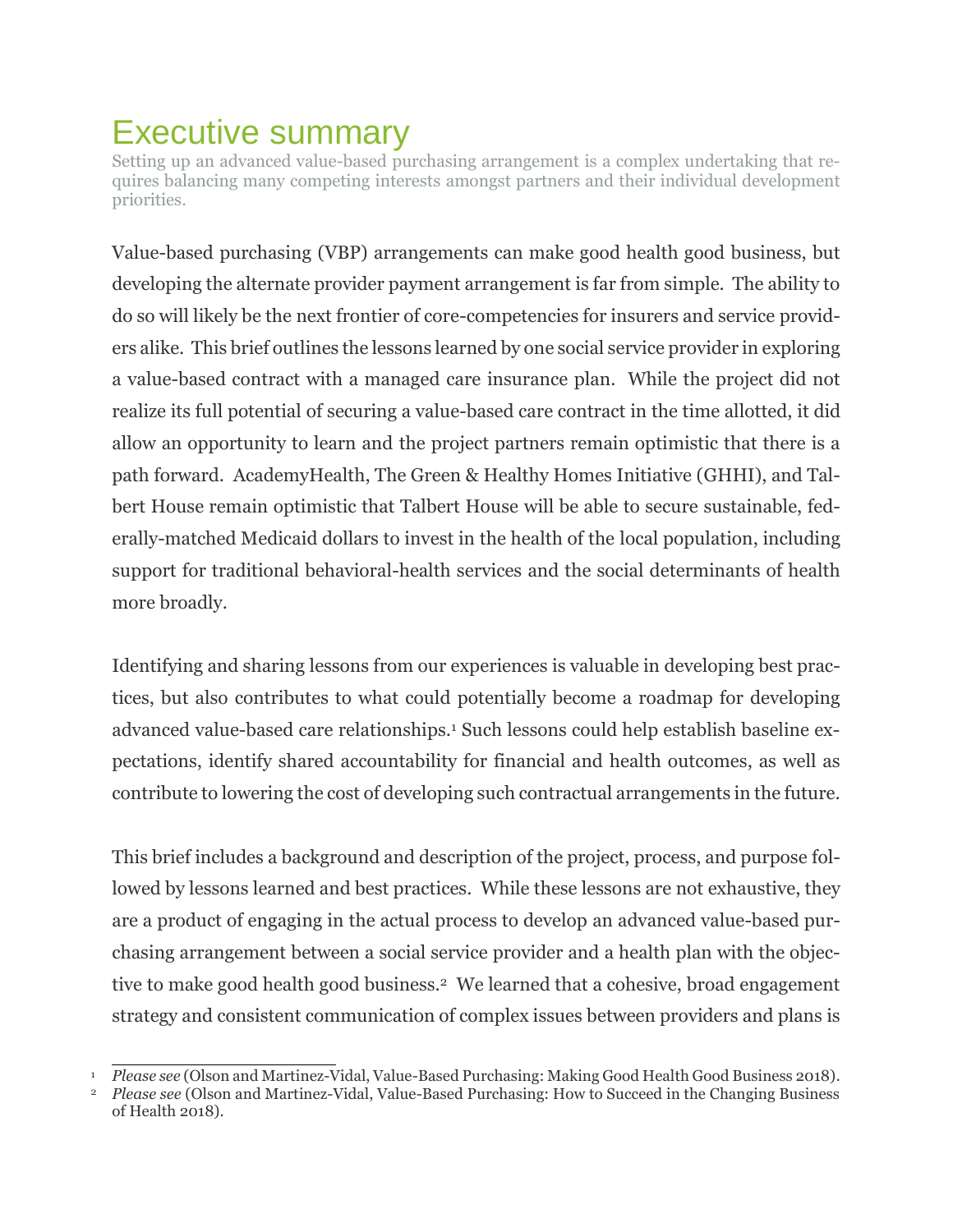essential to a successful project. While there are best practices specific to each of these areas, perhaps the biggest lesson is that no matter how well-planned, the process for establishing new value-based purchasing arrangements requires patience and persistence by all stakeholders involved to support a long-term investment in health.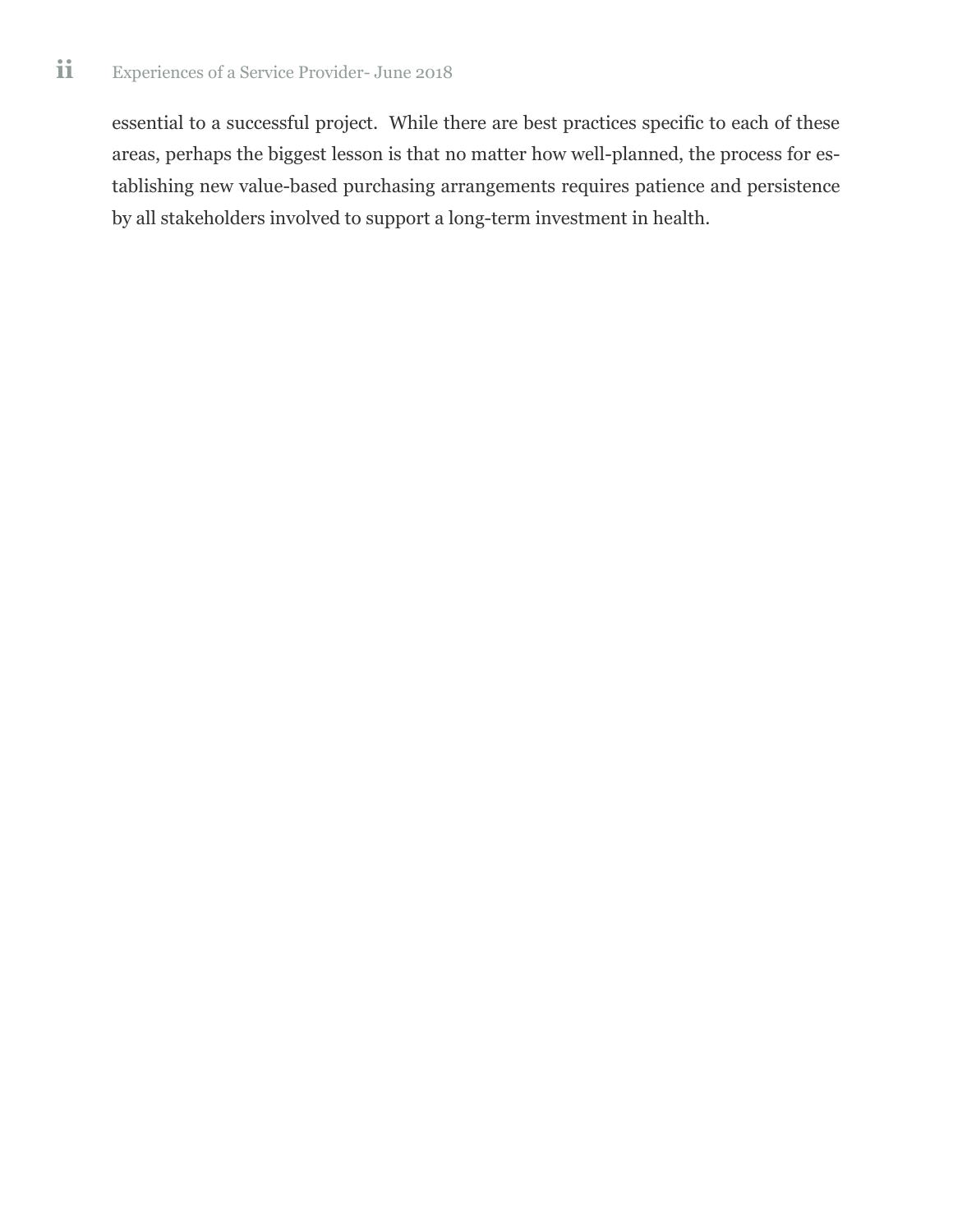## **Overview**

A brief on the project: who is involved, how it came to be, and what it aimed to accomplish.

AcademyHealth contracted with the Green & Healthy Homes Initiative (GHHI), as part of their RWJF-funded Payment Reform for Population Health (P4PH) initiative, to provide technical assistance to Talbert House, a large social-service organization in Cincinnati, OH, to explore structuring a risk-based contract with a large local Medicaid managed care plan to provide targeted services to a subset of plan members, based on an economic analysis.

**Talbert House:** Talbert House is a community-wide nonprofit network of services focusing on prevention, assessment, treatment, and reintegration. Services are provided at multiple sites throughout Southwest Ohio for children, adults, and families.

**AcademyHealth**: Health services research, put simply, is the science of study that determines what works, for whom, at what cost, and under what circumstances. It studies how our health system works, how to support patients and providers in choosing the right care, and how to improve health through care delivery. Since its inception, AcademyHealth has been advancing this field by acting as an objective broker of information, bringing together stakeholders to address the current and future needs of an evolving health system, inform health policy and practice, and translate evidence into action. As the professional home and leading national organization for health services researchers, policymakers, and health care practitioners and stakeholders, AcademyHealth's partnership with members increases the understanding of methods and data used in the field, enhances the professional skills of researchers and research users, and expands awareness.

**Project Partners:** Project partners is used to refer broadly to the core project team and the Plan's representatives.

**The Green & Healthy Homes Initiative (GHHI):** The nation's largest healthy and energy-efficient housing group, a 501(c)(3) nonprofit headquartered in Baltimore Maryland, aims to break the link between unhealthy homes and unhealthy families. With a network of nearly 30 sites nationally and a portfolio of 20 national innovation projects aiming to make good-health good business through funding and financing innovations, GHHI is both a health-service provider and national technical-assistance provider to federal, state, and local governments as well as insurers and other service providers.

**The Insurance Plan (the Plan):** This document discusses the case of working with an unnamed insurance plan, which could be any insurance plan in the country engaged in a Medicaid managed-care relationship. The Plan continues to work with the project partners in good faith to set up a mutually beneficial financial arrangement that also improves the local community's health.

**The "Core Project Team" or "Project Team":** Consisted of members of AcademyHealth, GHHI, and Talbert House.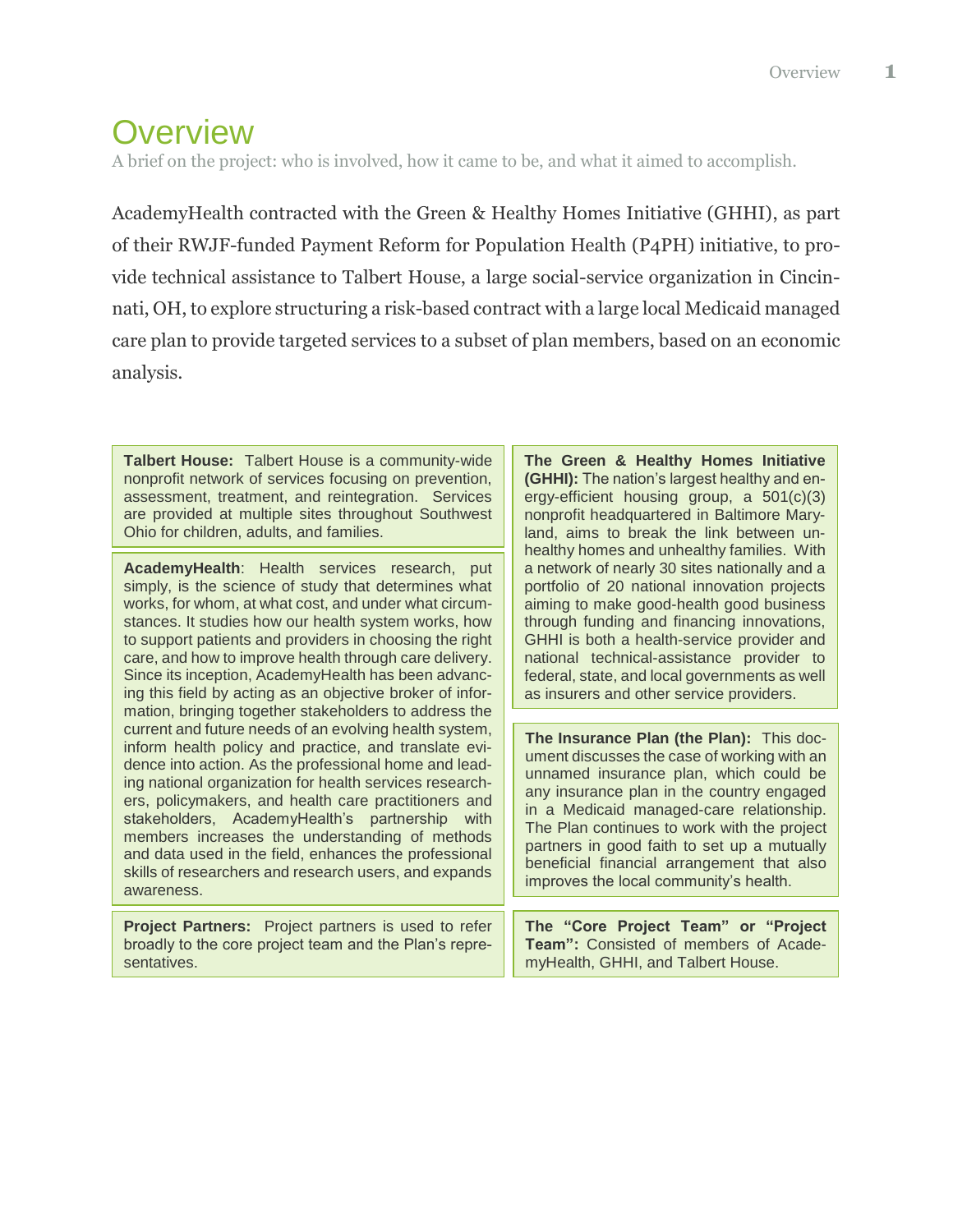### **Background**

In January 2017, AcademyHealth, in collaboration with the Network for Regional Health Improvement, hosted an interactive workshop in Austin, Texas that convened five multisector teams, comprised of health care sector and non-health care sector partners, and led by regional health improvement collaboratives (RHICs). The workshop focused on four key topic areas and the related barriers that potentially influence the conditions and collaborations necessary to support non-clinical community-wide population health services.<sup>3</sup> During this meeting, the CEO of Talbert House, articulated the misalignment that exists across social service and health care sectors that prevent true quality and cost-efficient care to be provided that addresses both clinical and social factors and could result in the overall health improvement of a community:

*'We looked at the highest-cost people and even the handful of patients at the top [that] were costing one of our insurance plans tens-of-millions of dollars a year. I can hire fulltime staff to manage them, provide beds, and wrap-around services to keep them out of trouble and take the full financial-risk because we can't do worse than the current system, but I can't get the insurance plan to look at setting up a contract for that few people. There's got to be a way to figure this out.'*

AcademyHealth contracted with GHHI based on their prior work establishing valuebased purchasing arrangements. GHHI was addressing social determinants of health, such as healthy and energy-efficient housing to prevent the costs of asthma, household injury and the associated long-term care costs, as well as preventing lead poisoning's detrimental impact through innovative approaches to funding and financing. As part of its Robert Wood Johnson Foundation-sponsored Payment Reform for Population Health initiative, AcademyHealth wanted to explore applying those same approaches to valuebased purchasing mechanisms to other health conditions, for example behavioral health and substance abuse. AcademyHealth supported an early-stage investigation into what it would take to develop a behavioral health and substance abuse contract for value-based care between Talbert House and the Plan.

 <sup>3</sup> *Please see* (AcademyHealth & Network for Regional Healthcare Improvement 2017)*.*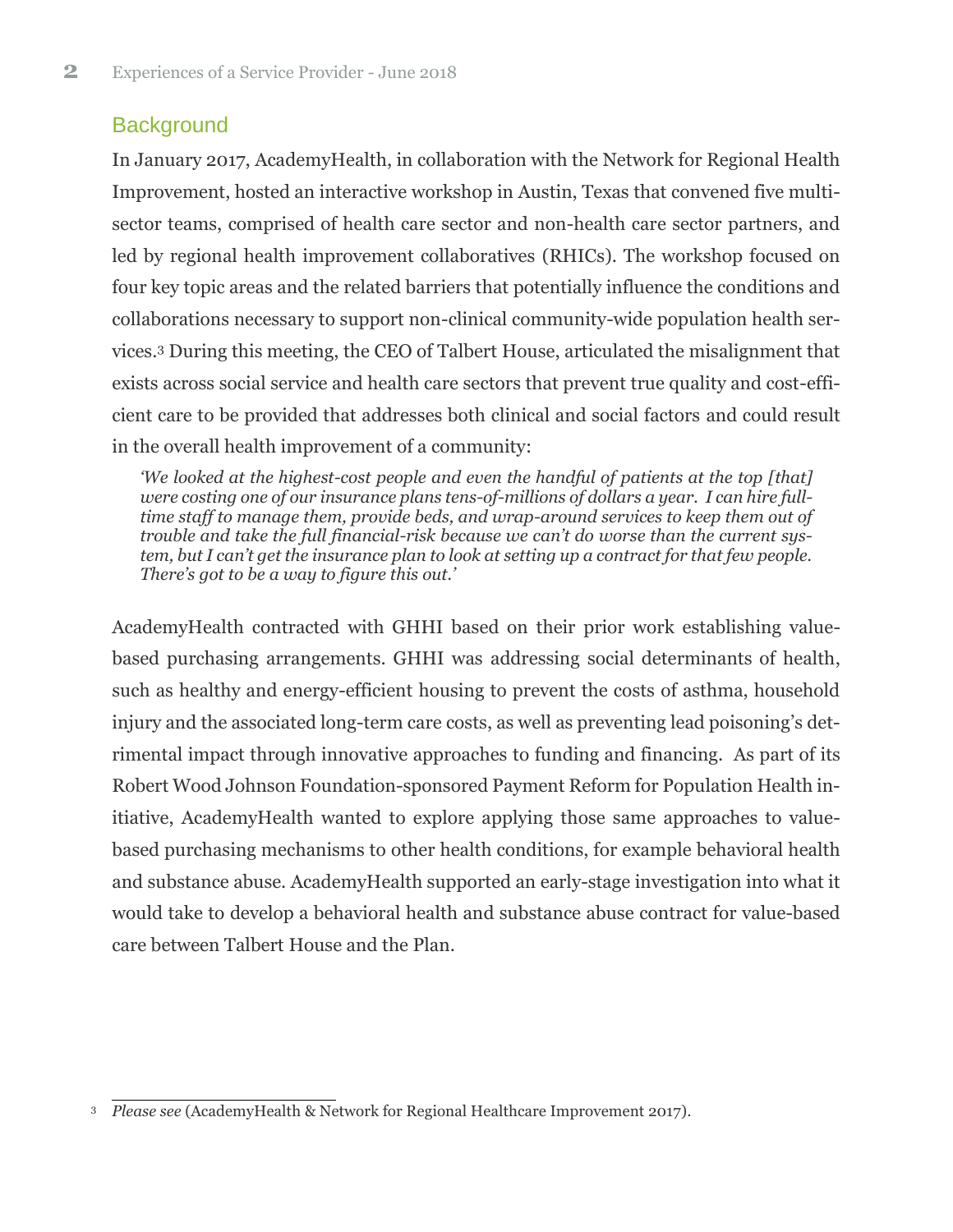### Project Approach

The technical assistance project supporting Talbert House was structured in three phases to be undertaken in a three to five-month period, with additional project components as time permitted. The project team consisting of members of GHHI, AcademyHealth, and Talbert House completed the following tasks within their control.

- 1. **Project Planning**: Establishing key team members at GHHI and Talbert House to identify expectations, ideal milestones or outcomes for this phase, with a focus on internal staff, resources, and organizational capabilities.
- 2. **Stakeholder Analysis**: Based on a thorough assessment of stakeholders, developing a strategy for broad engagement and an internal work-plan to support those efforts aimed at successful implementation of the final risk-sharing contract. This analysis includes identifying internal and external requirements for productive engagement in the project and setting a plan in place to ensure it.
- 3. **Data Discovery**: Identifying valuable data resources for the project's advancement, secure access to them, and, time permitting, start to perform the appropriate analysis. This phase revolves heavily around two parallel tracts: (1) securing legal and other procedural compliance to access individually-identifiable data from whomever it was available; and (2) ensuring meaningful technical access to those data that, legal permission secured, would allow for appropriate data use. GHHI has the existing technical capacity to transfer, handle, store, and meaningfully use the data, where appropriate.
- **Data Analysis:** Comparing possible project designs with varying target populations, baseline costs, and savings potential allows for designing an appropriate value-based purchasing agreement.
- **Economic Analysis:** Using the data analysis to establish an informed perspective regarding economic and financial risks. The same analysis is valuable in building a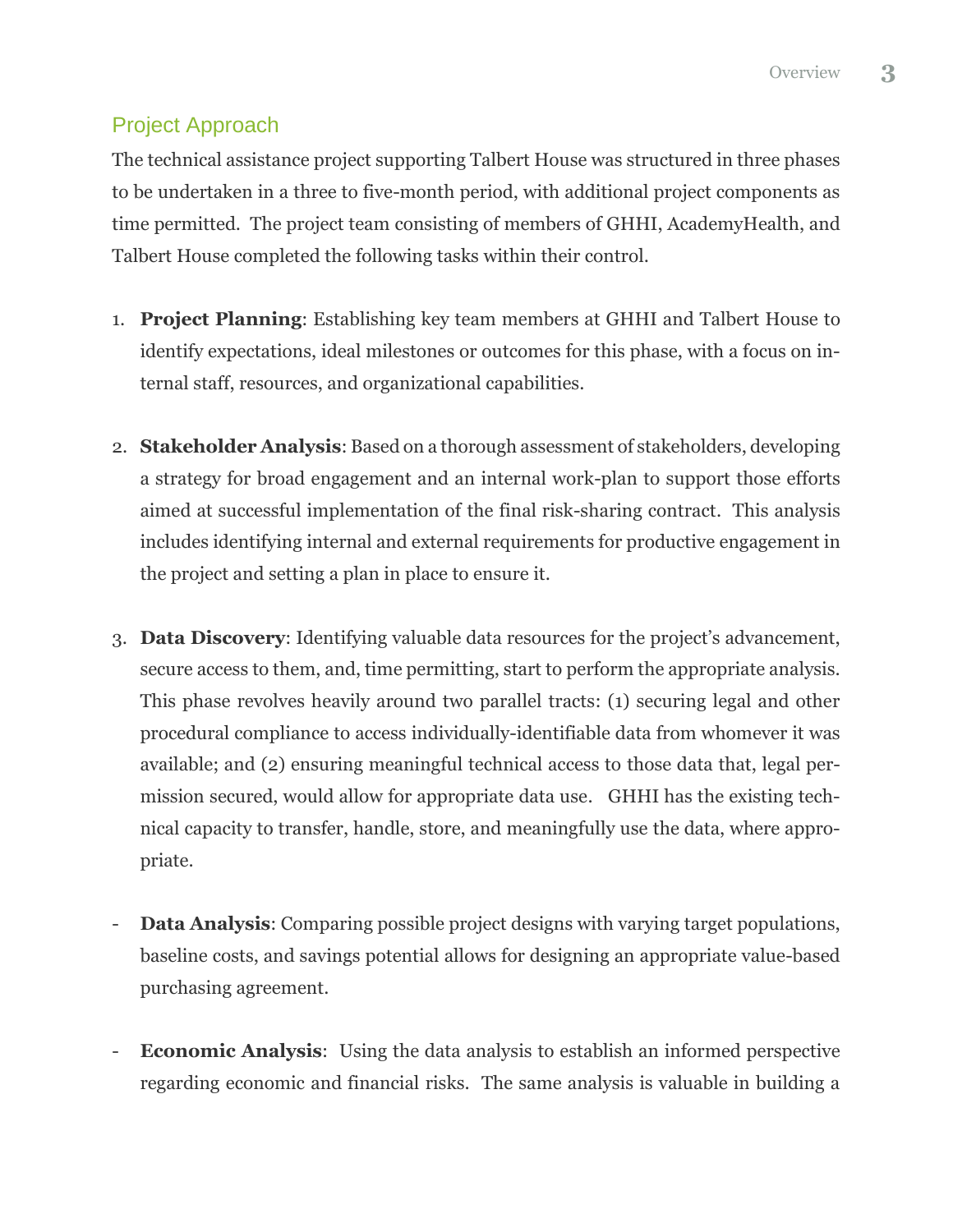provider's business case when approaching, advocating, and negotiating with a plan. Without such a case, neither the plan nor the service provider would be appropriately positioned to structure a value-based contract.

- **Contract Development**: Leverage the economic analysis to develop the principles of a value-based purchasing agreement for parties to negotiate.

The project required substantial outreach with the relevant local interested health plans and was complicated by the state moving mental-health services under the purview of those Medicaid managed care health plans covering physical health. Below is a brief description of the project in phases.

### Critical Steps to Develop a Risk-based Financial Contract

The first three components of the project plan (planning, stakeholder analysis, and data discovery) were within the control of the project team, without needing extensive help from or securing legal agreements with the Plan. Those three phases were accomplished in a timely and sequential manner within three months as outlined below. The project hit a major roadblock when Talbert House could not access a meaningful<sup>4</sup> dataset from the Plan, which was needed to conduct required analyses to inform an advanced value-based purchasing arrangement. Without defining the population in business logic,<sup>5</sup> knowing the potential size of that population, their baseline costs, the composition of their costs, as well as the trends and variability of those elements, the project was unable to move to the negotiation stage. 6

<sup>&</sup>lt;sup>4</sup> Developing such a value-based purchasing arrangement is very data-specific. For example, individuallyidentifiable data is required to conduct the analysis necessary in developing value-based care contract. Basing such a value-based contract on population level data would substantially increase the economic and financial risk for the state, plan, and service provider.

<sup>5</sup> The concept of writing well-defined procedural instructions for using the data available to help concretely determine whether a party is or is not part of the target population.

<sup>6</sup> We are still actively advancing the project, having broadened our approach to include the state and other managed care plans.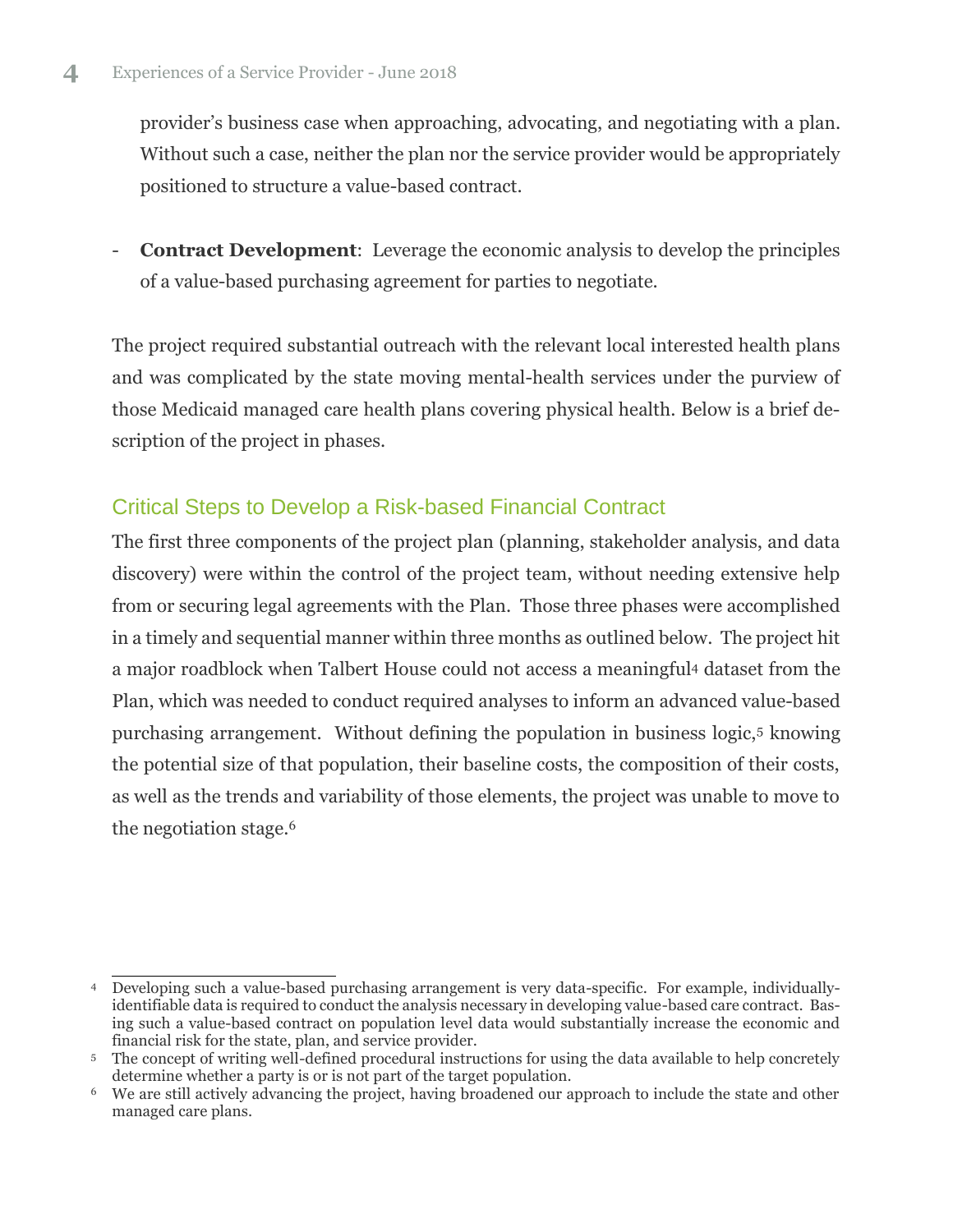- 1. The planning phase proceeded smoothly with all parties outlining a target timeline that would allow completion of the identified project tasks with time to complete substantive work on the ancillary deliverables.
- 2. The stakeholder analysis phase went smoothly. During an analysis of the stakeholders, the project team made the decision to pursue a value-based payment contract with a single Medicaid managed care plan with which they had an established relationship and had seen initial interest. The project team gauged the Plan's interest, developing requisite materials to secure official interest and participation.
- 3. The data-discovery phase was relatively easy due to Talbert House's experience working with the Plan directly as well as GHHI's accumulated experience working on other projects across the country. GHHI has worked with a portfolio of similar projects nationally including state-wide projects with the states of Connecticut, New York, and Rhode Island as well as ongoing projects in over a dozen states with plans or service providers. In other projects, ensuring that an organization has their own data-management and analytical capacity would be a core component of this data-discovery work. Talbert House was very familiar with the local data-landscape in Cincinnati, having worked with the Plan as well as having relationships with local data brokers or exchanges.

The project team confirmed a planned state-wide carve-in of behavioral-health services for Medicaid, meaning that the Plan would soon be paid for and have the responsibility to pay for behavioral health services in addition to their historical scope. The absence of behavioral-health costs in historical data made calculating a prospective total-cost estimate for this targeted subpopulation impossible without securing statelevel data to pair with the plan's medical expenditures. The decision was made to proceed in securing data from the Plan to ensure accurate costs that were specific to the individual plan, rather than generally average costs for plan state-wide. The aim was to make a direct approach that would be less-complicated and that by collaborating in the analysis, we would secure the Plan's buy-in for the project, establishing a relationship for future projects.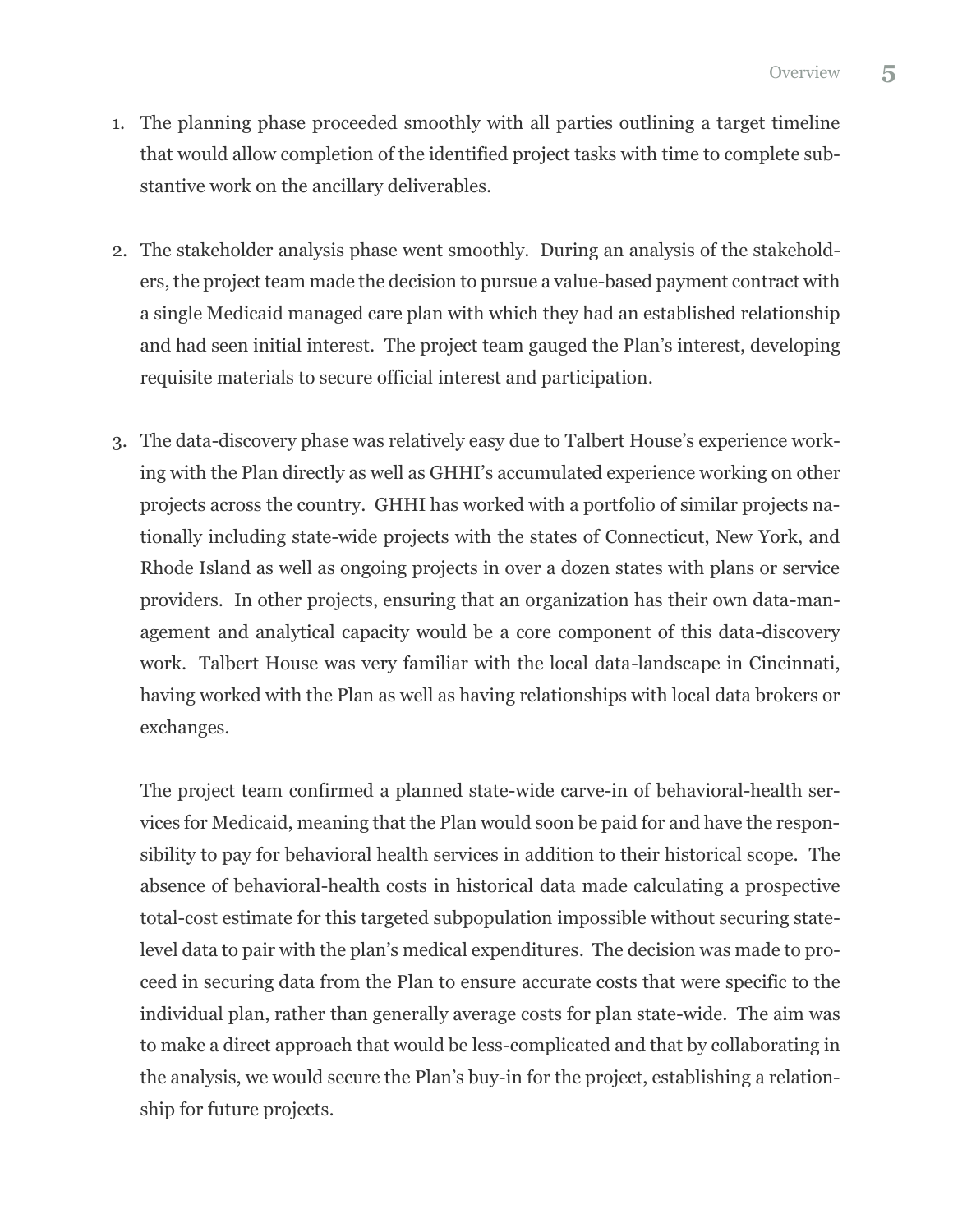The data-analysis process was more difficult, leaving us unable to secure data access within the project's limited time-frame of three months. <sup>7</sup> The initial outreach to the Plan was well-received, follow-up questions were exchanged and answered. The Plan responded with a checklist to secure data access. General issues were addressed including data-use planning, legal agreements, provisions for cyber-insurance,<sup>8</sup> project roles or responsibilities, and type of analysis needed.

The process began to stall from there due to complex issues within the Plan and the influence of external factors, such as the state's advancement of other types of value-based purchasing incentive programs. It became clear that the Plan had multiple internal priorities across behavioral health, their traditional business units, the legal team, the contracting team, and others. While the behavioral health team was clearly a proponent of the project, other teams had different organizational interests. The data team had many ongoing competing priorities. The legal team must operate to ensure efforts do not increase risk to the business units. The contracting team had many other ongoing initiatives to address, including the behavioral health carve-in and a state-structured value-based purchasing initiative for primary care with which they had to comply.

The state was pushing for the advancement of a particular type of value-based purchasing incentive program with which our technical assistance project scope did not align. The state's projects were primary-care focused, while the project team was focused on highrisk populations. While the two need not be exclusive of each other, the non-alignment of the two likely complicated the approach. For example, the state's primary-care program required including minimum panel sizes of thousands of persons that would not be applicable in a high-risk targeting arrangement.

<sup>1</sup> <sup>7</sup> GHHI has been able to secure access to data for our own analysis or access for a third-party vendor for States, local-governments, national insurers, and hospitals including both health information as well as financial information. We will note that, while the process has standard elements, the process of securing data has many steps of a technical and human nature, making it variable by organization, geography, and other elements. The data acquisition process can take between a few weeks, especially when leveraging existing relationships, to a period of 18 months or more.

Talbert House has existing cyber-insurance, but not in the amount required by the Plan. Talbert House researched how much temporary incremental coverage for the amount in excess would be, but stoppedshort of securing a bond to cover the amount.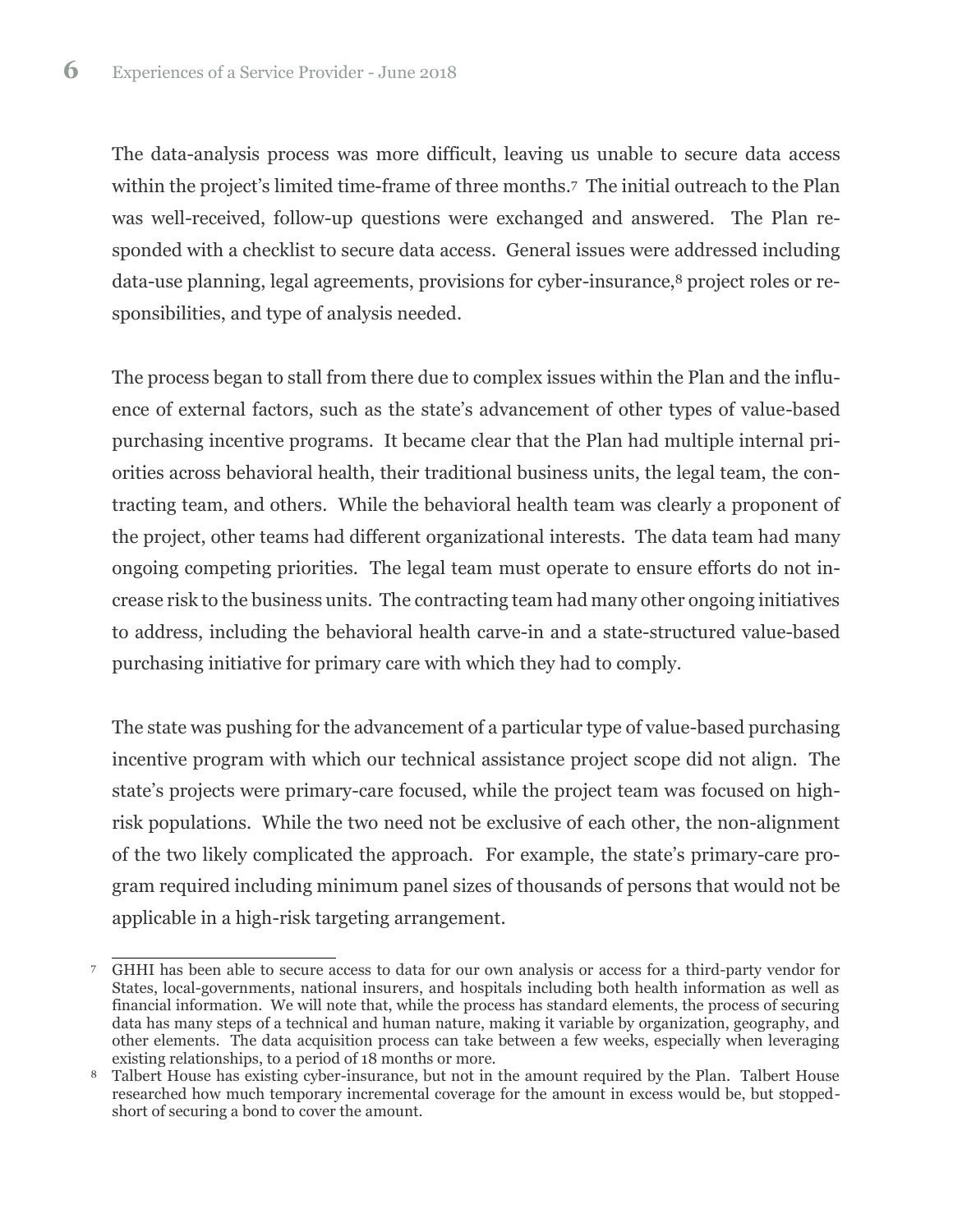Understanding the broad range of interests that the project impacted, we did push for but were unable to arrange a broad discussion with the leadership team of the Plan in one meeting time and place, with the project team. We still believe that if the Plan's servicelines including traditional medical care and behavioral health as well as the contracting, data, and legal teams came together to discuss the project's merits, there could be a renewed urgency to advance the initiative within the Plan.

After a series of incremental discussions, the Plan seemed to be reaching a stage of "transformation fatigue." GHHI attempted to arrange a site-visit from the GHHI national offices to convene the necessary internal teams to solidify commitment to proceed with the project, but were unable to secure agreement from the Plan. As a result, subsequent phases of the project were unable to proceed without the fundamental analyses, which would enable Talbert House to determine if a full-risk value-based contract was feasible.

### Going Forward

The project team is currently attempting to advance efforts by making plans to approach the state Medicaid programs directly as well as the other managed care plans in the area. There is optimism that hosting a convening of state and local partners could create the impetus to advance the project's value-based care purchasing arrangement. If the valuebased care contract was signed, it would be the first contract of its kind in the nation for behavioral health. That would create new opportunities for innovation in funding programs that address the social determinants of health. The project would set a precedent for private-sector-led investment in behavioral health services, including addressing opioid-related issues, through means that secure federally-matched funds up to the point of cost-effectiveness for a broader approach to addressing health.<sup>9</sup>

<sup>&</sup>lt;sup>9</sup> As an organization, we were willing to undertake the project because the same mechanism would open the door for investments in healthy housing for all managed care plans in the state.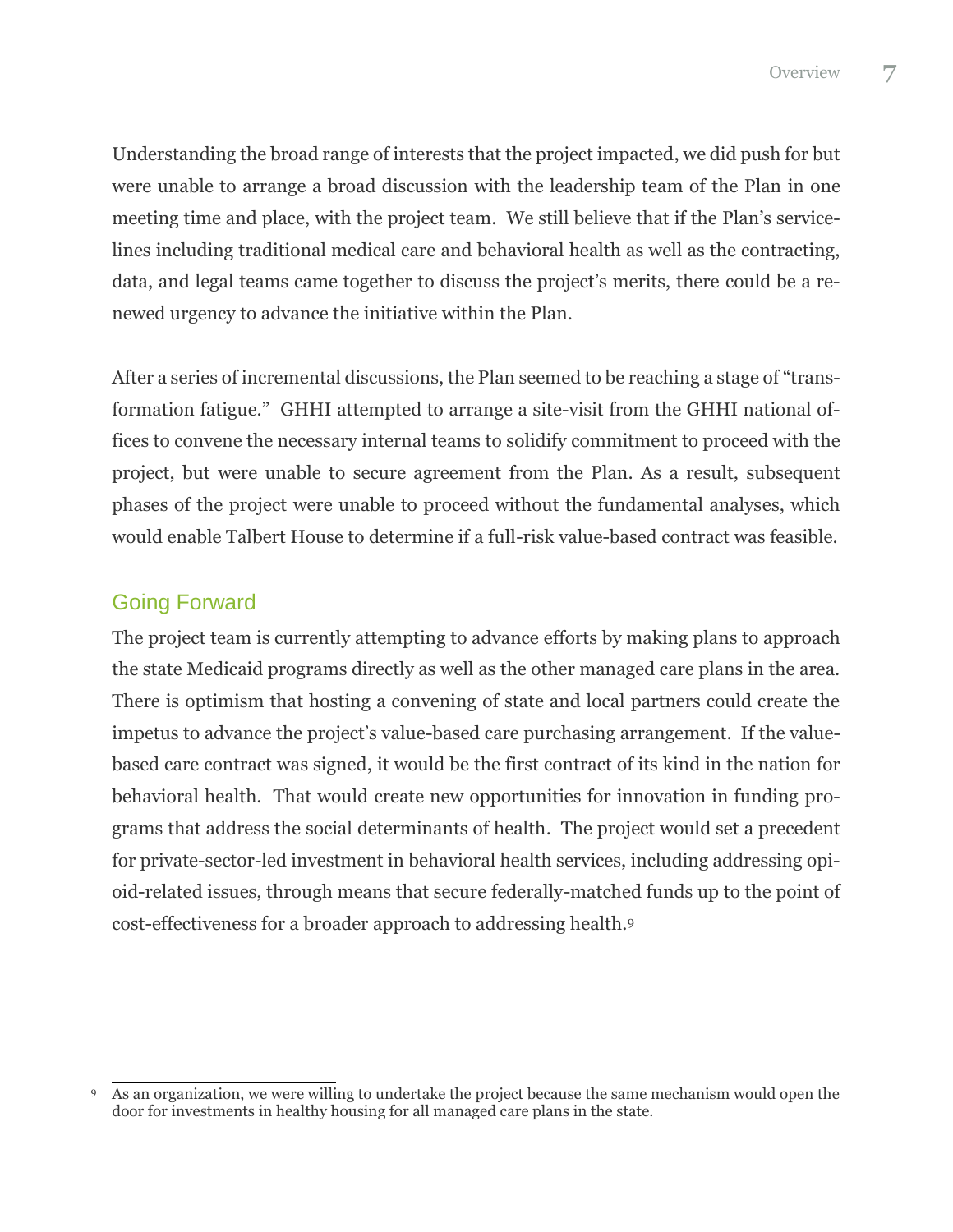## Lesson I: It Takes a Village

Advancing value-based purchasing arrangements relies on the collective work of many people within and across the partnering organizations.

Largely due to an established working relationship between Talbert House and a particular Medicaid managed care plan, the decision was made to invest substantial time and effort in pursing this one insurance plan – the "Plan." This route seemed easiest and fastest, given the limited timeframe. While the initial approach was well-received, it became apparent that the internal processes at the Plan were more complex than initially thought. The project team agreed that, in retrospect, even given the short timeline for the initial phase of the project that this document covers, the project should have invested in a broader engagement strategy, to include engagement with Ohio state policy-makers – where opioid use issues are top-of-mind, as well as with multiple insurers, and community groups more broadly.

Securing support from the state would have given us more credibility and there were multiple options. The state could have pre-approved or more generally provided support for our approach. This would have removed the barriers to plan participation, especially those concerns of competing interests such as Ohio's advancement of their primary-care focused value-based purchasing arrangements. The state could have taken a more active approach of requiring plans to have at least one such value-based care payment arrangement in place by a set date.

Broader plan engagement could have also benefited the project, either through internal or external engagement. Broader engagement within any one plan, with support from potential community-based organization partners could have increased the likelihood of advancing with that plan. Engaging with multiple plans would have increased the likelihood that our project would have advanced with at least one plan.

This lesson mirrors GHHI's experiences with other contract arrangements more broadly. A broad scope for engagement but narrow accountability tends to work best. For example, having a core team be accountable for advancing key project deliverables is necessary,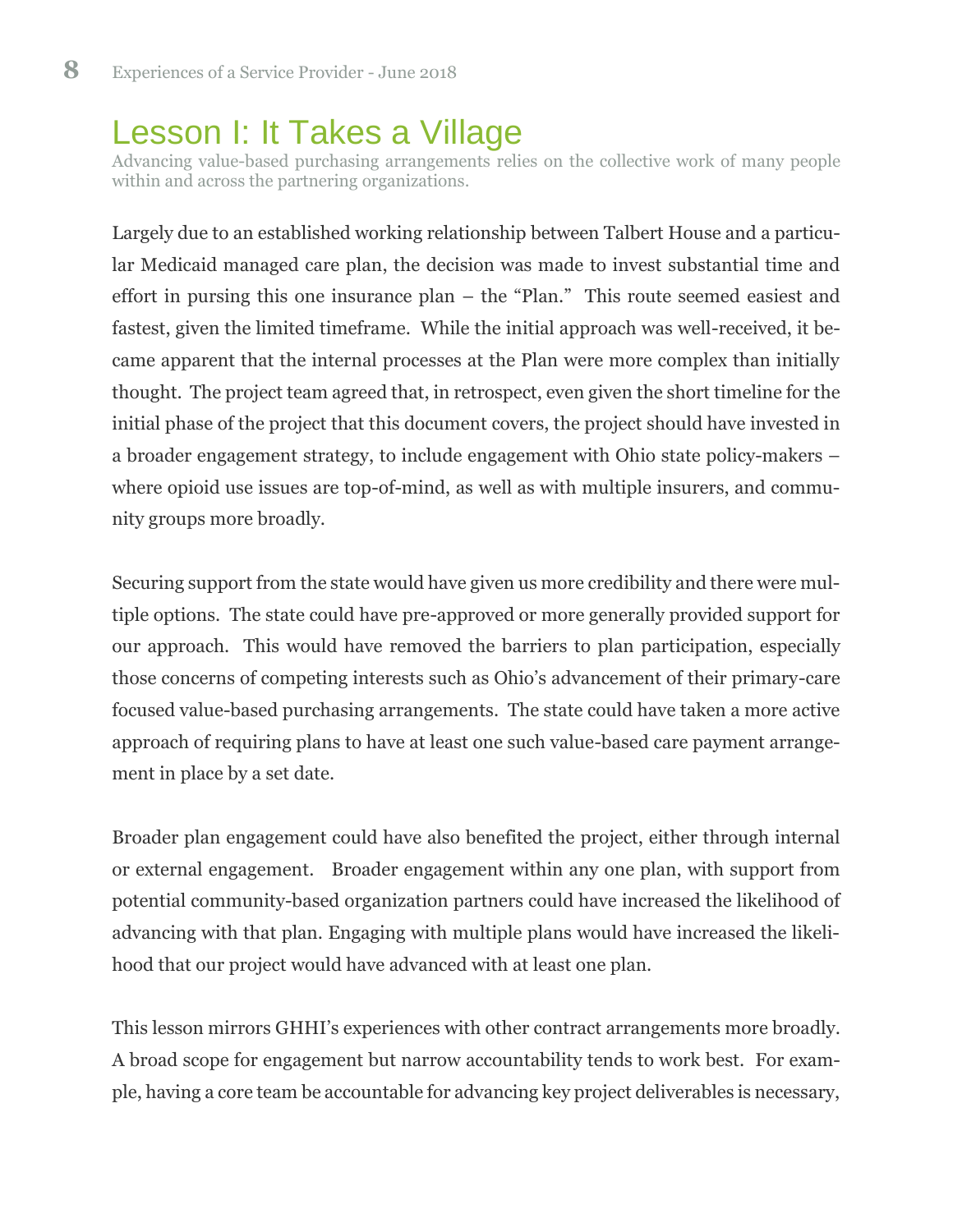but many parties outside that core team need to be involved to successfully and smoothly launch a project this complex. In our case, having a core group<sup>10</sup> of decision-makers from each organization that were responsible for planning, managing, and advancing the project was hugely beneficial to initiate the project. However, broadly engaging the local plan(s), state agency representatives, and other community resources could be transformative for the project moving forward. For example, the Plan may have decided to move forward more quickly if they knew another plan as actively interested.

In many communities a few key components of a successful project may be in place, with others that need to be brought in. While the sociopolitical dynamics of a project may look neat and tidy in retrospect, in the moment you never know where the right connections will

*"Your best partner this year might not be the best match for what you want to do next year"*

come from. Projects that address changes to health funding can be difficult and complex undertakings. While the initial instinct is to narrow the project's involvement, outreach, and scope to increase the likelihood of advancement in a shorter time-frame, such an approach can be counter-effective. A balance is needed. Certainly, roles and responsibilities critical to advancing the project should be tightly held by a narrowly-defined core group; however, partners should assess who needs to be involved at what point and aim broadly for communication, education, and outreach.

While a team needs to know what is required to advance a project and who is responsible for various activities, support for the project can be garnered from any number of people, places, or networks. For example, in a GHHI Memphis, TN-based project, the local hospital has effectively convened multiple partnerships to form a learning network to ensure the community's involvement in building, managing, and supporting their programs. In a GHHI Buffalo, NY-based project, the Community Foundation for Greater Buffalo has

<sup>&</sup>lt;sup>10</sup> Representatives from the Talbert House leadership, GHHI's national Innovation Team, and AcademyHealth's Payment Reform for Population Health (P4PH) initiative team.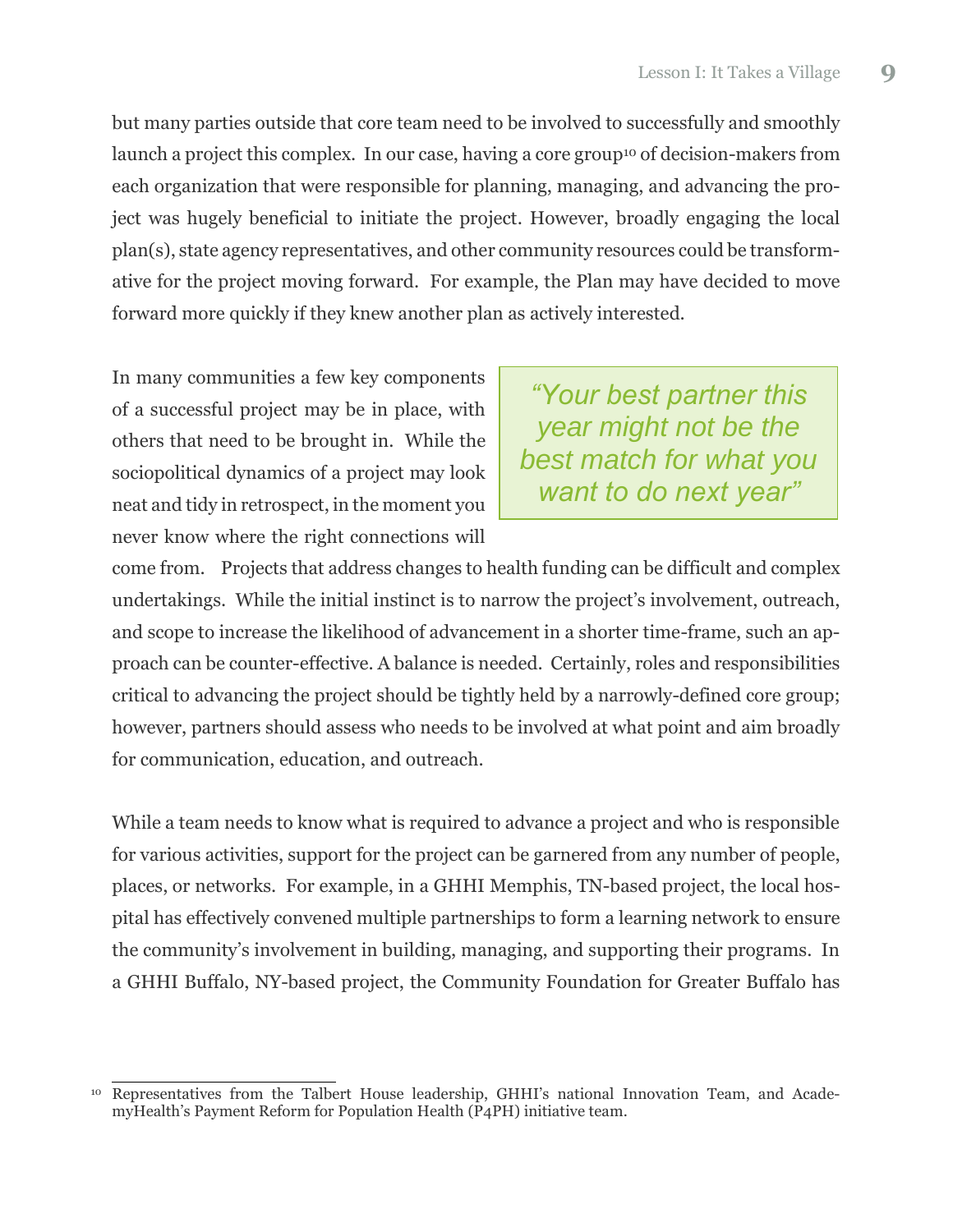played the role of trusted convener bringing together multiple parties to the project including medical service providers, nontraditional health service providers, and even local government entities to align, braid, and coordinate resources.

To accomplish broad engagement, we recommend early inclusion of a broad set of parties beyond the core team, involving a diverse group of community partners, if possible. Having the project partners help the core team identify the broader group can be an opportunity to build rapport and buy in for the project. A formal mechanism can be a community kickoff meeting that brings in all associated parties for any external partnerships needed.

#### **Engagement**

Broadly engaging potential partners and allies builds political capital.

- Hold Kickoff Meetings;
- Engage broadly;
- Maintain narrow accountability; and
- Set well-defined expectations for participation.

For a project as complex and, potentially, novel as an advanced value-based purchasing arrangement, the initial broad engagement is very beneficial in developing a shared awareness and understanding. It may not be an immediate option for a project, but the opportunity to convene other relevant stakeholders should be seized and can elevate relevant priorities. Consider that, for states, the engagement could influence their priorities or how agency staff plan to address those priorities in ways advantageous to your project. At least one state has explicitly included language to encourage 'off-menu' value-based purchasing approaches in a very public manner as these questions came to their attention. Additionally, knowing how your project fits with ongoing community efforts can go a long way toward ensuring that the local community does not detract, if not fully support, the project. Much apprehension is rooted in not knowing how or where existing programs fit with shifting landscapes. While true of community-based programs, it is also true of government agencies including state and local health departments.

Second, while the broader group of partners may not be ready to sign-on to specifics, we strongly recommend formally designating roles, responsibilities, and timelines for core team members publicly. Constructive engagement is largely predicated on knowing what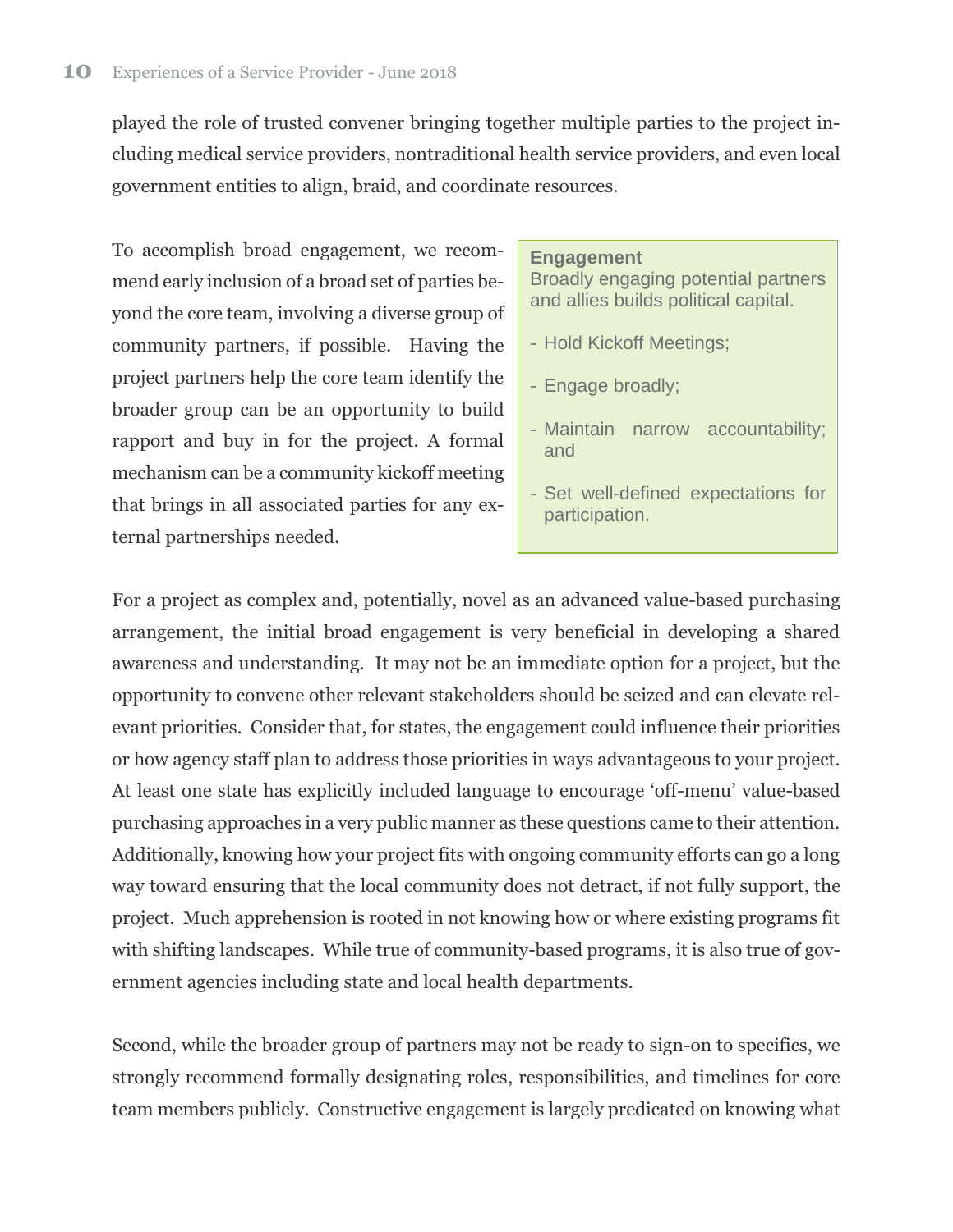is expected of an organization. The broader set of stakeholders can only lend their support if they understand how they can help and that usually starts with being provided with substantive knowledge about the project and knowing who to contact to facilitate their engagement.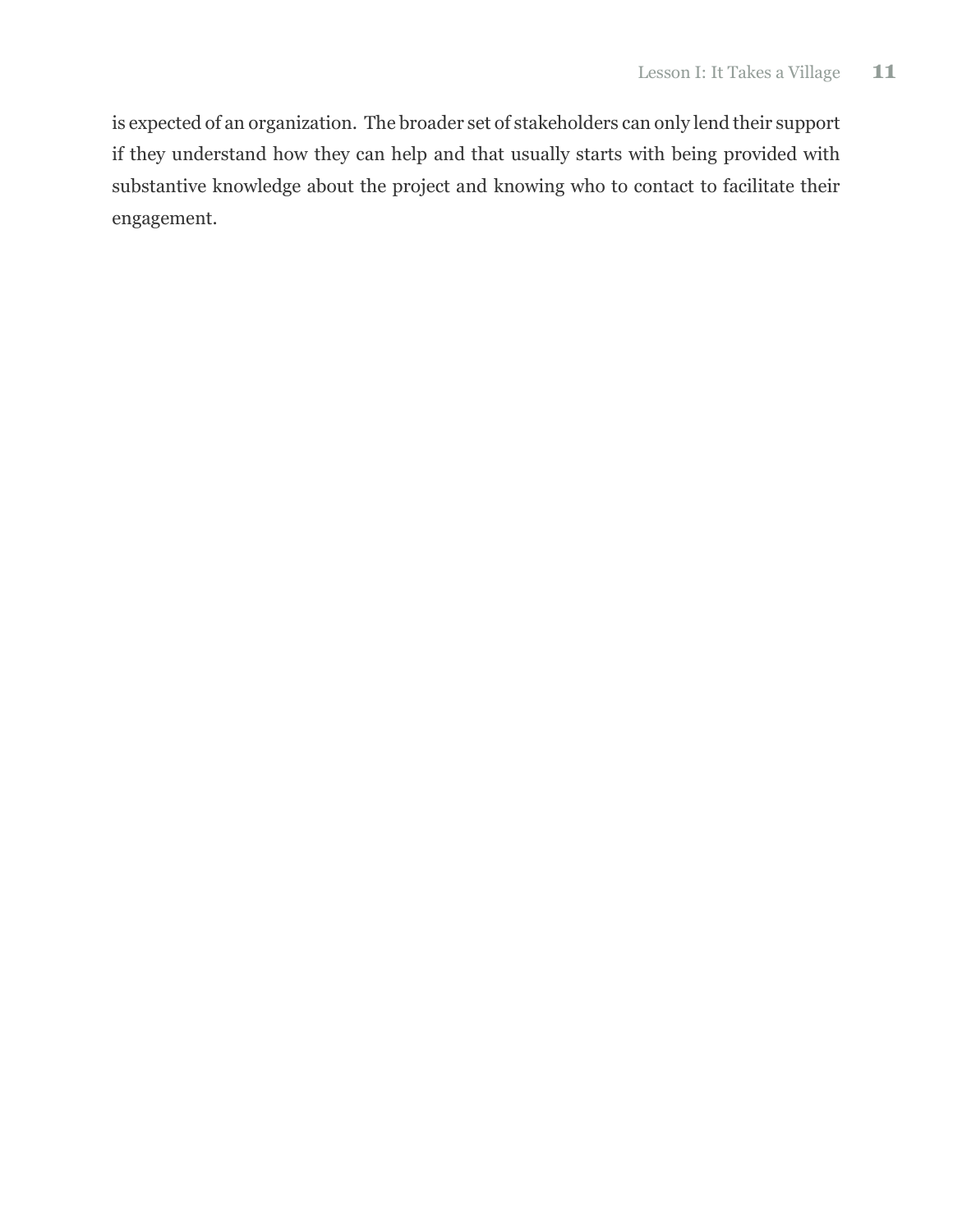## Lesson II: People are the Process

While substantial time is focused on the technical elements of the process for implementing valuebased purchasing arrangements, leadership and facilitation may be the most important elements.

Health is complex, as are many projects in health. People play a critical role in the organizational processes that drive operations. The preliminary steps needed to set up a service-provider-led value-based purchasing arrangement requires working with many teams across multiple business units. A successful project not only includes understanding an organization's behavior from a process standpoint but also a sociopolitical one that is, understanding who people are, how they work together, and what their interests are can make or break a project.

A single contract may require multiple executives to sign off on many steps including:

- Approving the conceptual benefit of a specific data-sharing relationship against the associated costs of legal reviews, cost-analysis, associated actuarial reviews, economic or financial modeling, financial reviews, operations analysis, operating reviews, and final executive approvals; and
- Undertaking the formal process of actually sharing and analyzing data, setting up a project, and getting executive sign-offs as noted above.

During this time, people often are changing roles, government regulations may change substantively, and/or political priorities may shift – each bringing a possible reset to the entire process or materially changing the path forward. Without understanding and appreciating both the process and the various people involved, successful navigation becomes a matter of persistence and luck.

Decision-making process maps are useful. For many projects, GHHI recommends creating a decision-making process map at the start of a project for all key decisions. Even a well-documented assessment of a partner's process may not guarantee that there is a way forward, but it does help create a structure for the work. All of the people in the process may not have the same opinion or even agree about the key legal elements and requirements of a project.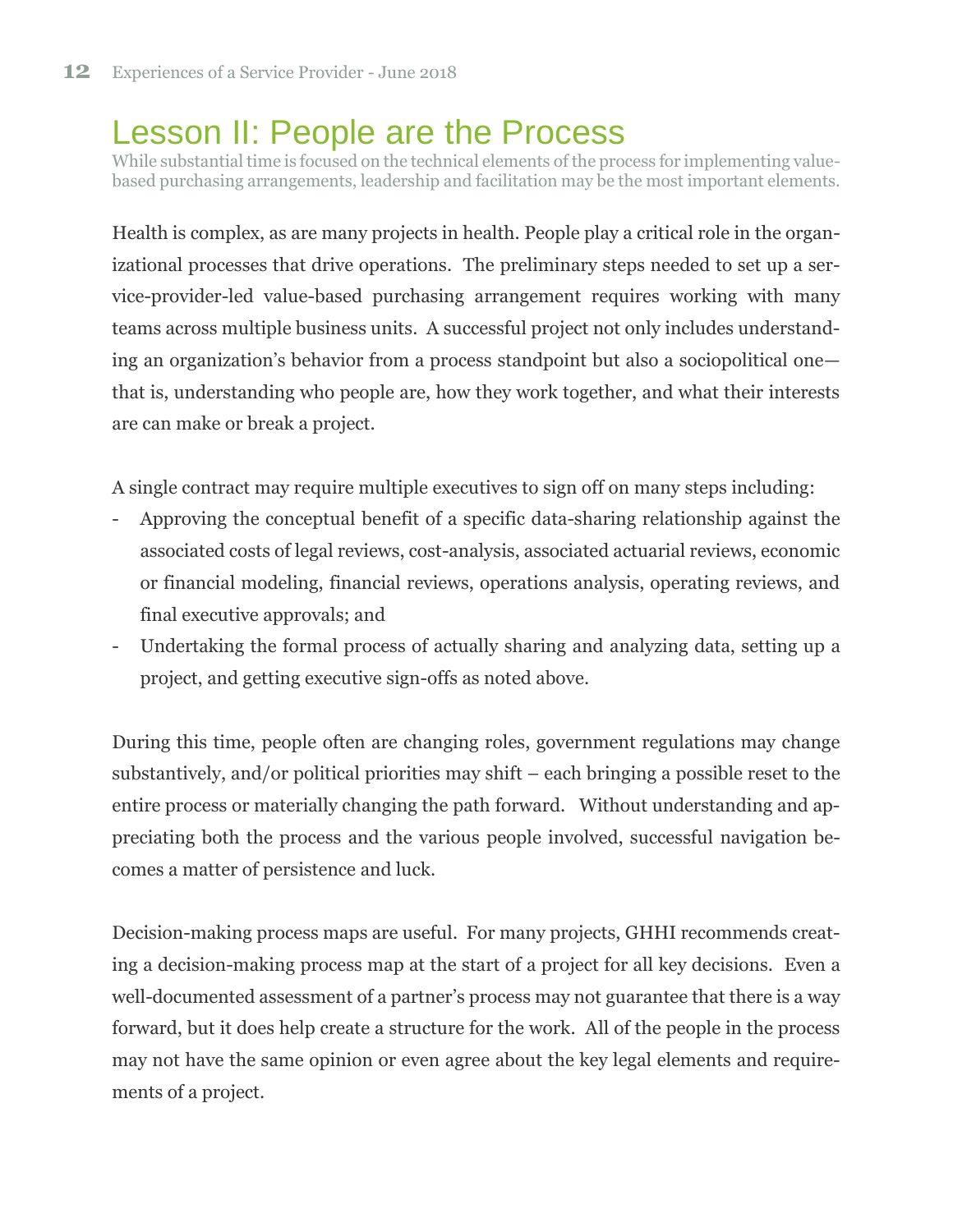Beyond the formal process and each individual's perspective, the internal politics of a partner organization matter immensely. Consider the hypothetical example where the business-unit leader for medical care and the business-unit leader for mental health are vying for a position within an organization that will soon be merging their two funding streams. That internal issue may not be visible from the outside, but is potentially a critical issue in advancing a project. The other side of the coin is an issue as well: two business units seeking mutual benefit may invest heavily in advancing your project if they see it as advantageous or have a great working relationship.

**Build an Engagement Strategy** An engagement strategy is critical for advancing a project effectively.

- Create decisions-making processmaps;
- Include elements of human interaction in strategy development;
- Include environmental context;
- Try to map mutually-beneficial areas for project partners; and
- Prepare to invest in educating numerous stakeholders and working through problems together.

Other considerations may also impact the project, such as domain specificity where parties see projects entirely through their own lenses. Leaders and influential staff with existing mental models and established ways of thinking about issues may not be able to adapt to new thought patterns easily. This is readily apparent in new funding arrangements. The accounting mental-model of billing for services is largely incompatible with advanced value-based purchasing models. Trying to fit value-based purchasing models in a line-item comparison for accountants takes finesse and financial due-diligence – often facilitated by a neutral third-party who can broker multiple sets of concerns. The concepts of insurance plans or service providers strategically investing in health is a new mindset that takes time to adopt.

Maturity matters: Different organizations are in very different places when it comes to value-based purchasing, risk-tolerance, and other critical elements. Consider the impact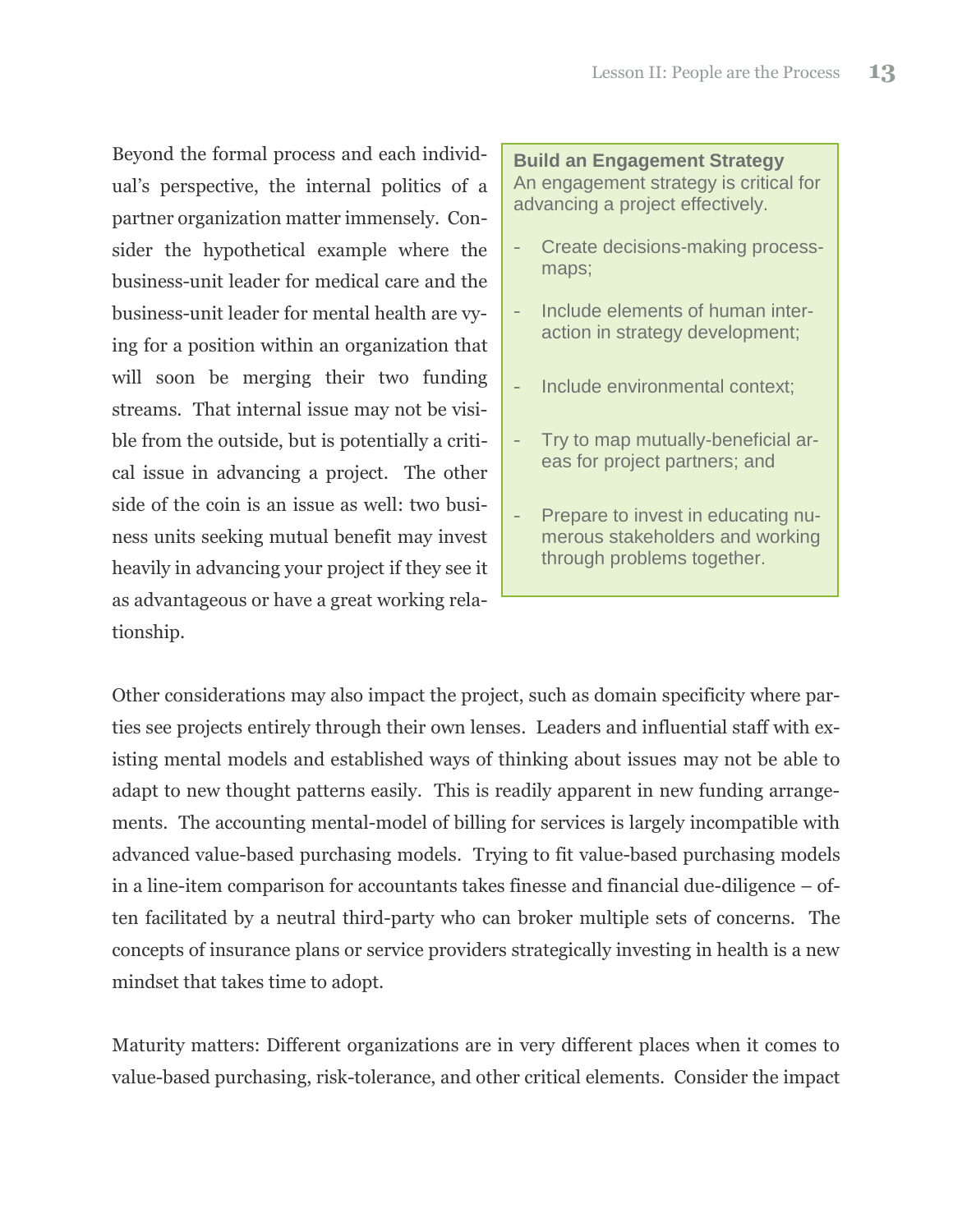that a state's policy has on any plan: A state's history of approaching value-based purchasing is critical. Some states require that their managed care plans undertake valuebased purchasing programs, but are non-specific. Those states and the plans they oversee tend to be the easiest to approach. Other states have developed very specific programs that plans are required to participate in by forming relationships with providers that meet certain criteria. 11 State-backed programs may eclipse other efforts and make approaches more difficult, even if only by crowding out other initiatives. Early adopters of valuebased purchasing may be far enough along that much of the process is built into existing operations. Oddly, this can cause confusion if what a plan considers "business as mostly usual" is treated as exotic and new by an approaching service-provider. Others plans may need extensive capacity-building, education, and cultural adaptation to a new environment to undertake even basic models of value-based purchasing.

Information, lack of information, and mis-associated information are all factors that can complicate a service provider's path to securing value-based payments. For example, everyone in a state may know that value-based purchasing is a funding model and have a concept of what it is – such as primary care shared saving models. However, that concept might exclude other value-based purchasing options – such as population-specific fullrisk arrangements with performance-elements for specific outcomes. A plan's knowledge about one type of payment model affect its perception of another model. For example, a minimum population size requirement for a general population's primary care model would not (??) be applicable to an alternate population-specific full-risk arrangement.

j <sup>11</sup> Often programs will require minimum numbers of enrollees, providers, or dollars to be involved in specific activities. For example, a state may require any plan with 5,000 or more managed enrollees to participate in a patient-centered medical home value-based purchasing arrangement involving over 100 primary-care physicians, and 25 percent of revenue.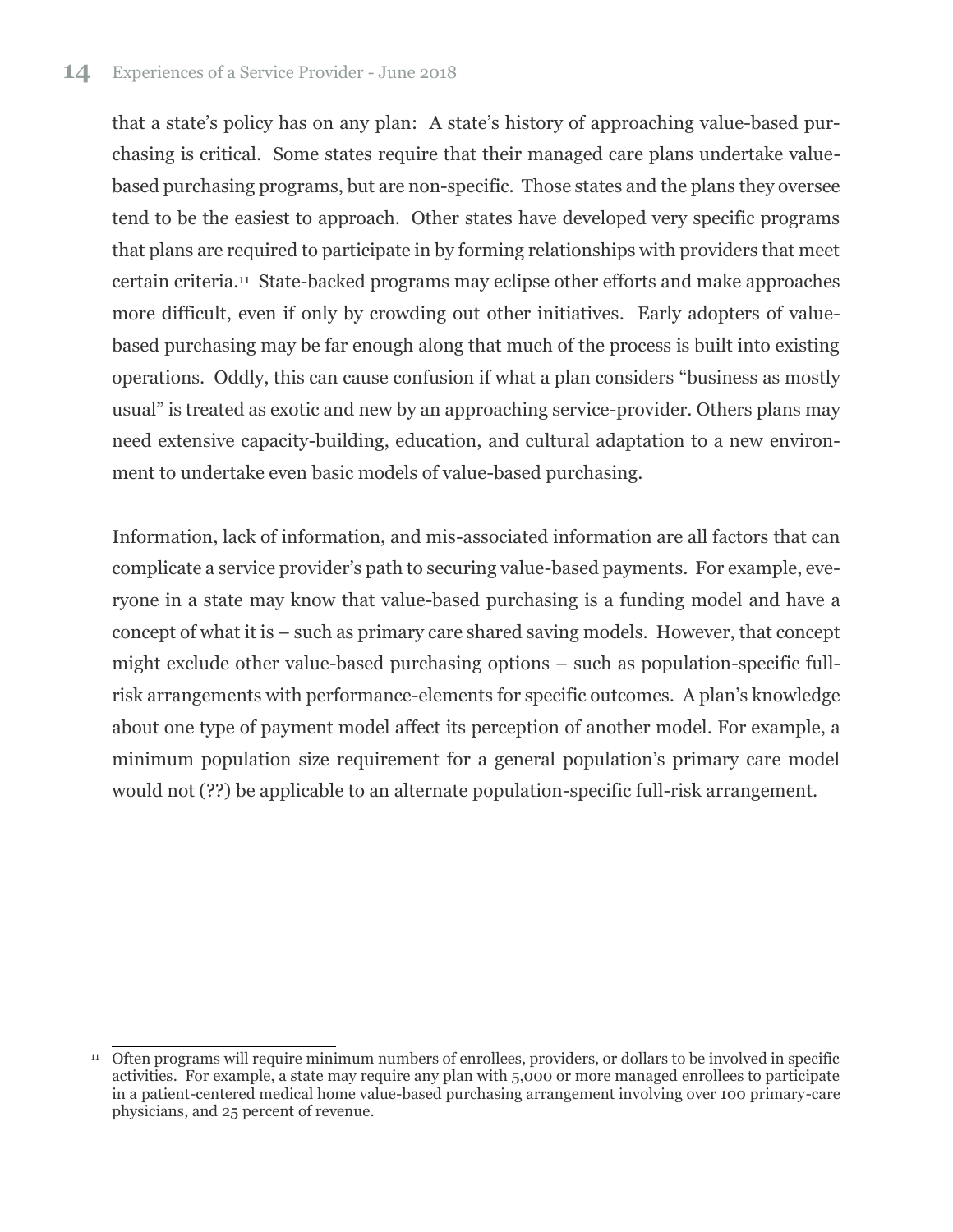*Page Intentionally Left Blank for Publication*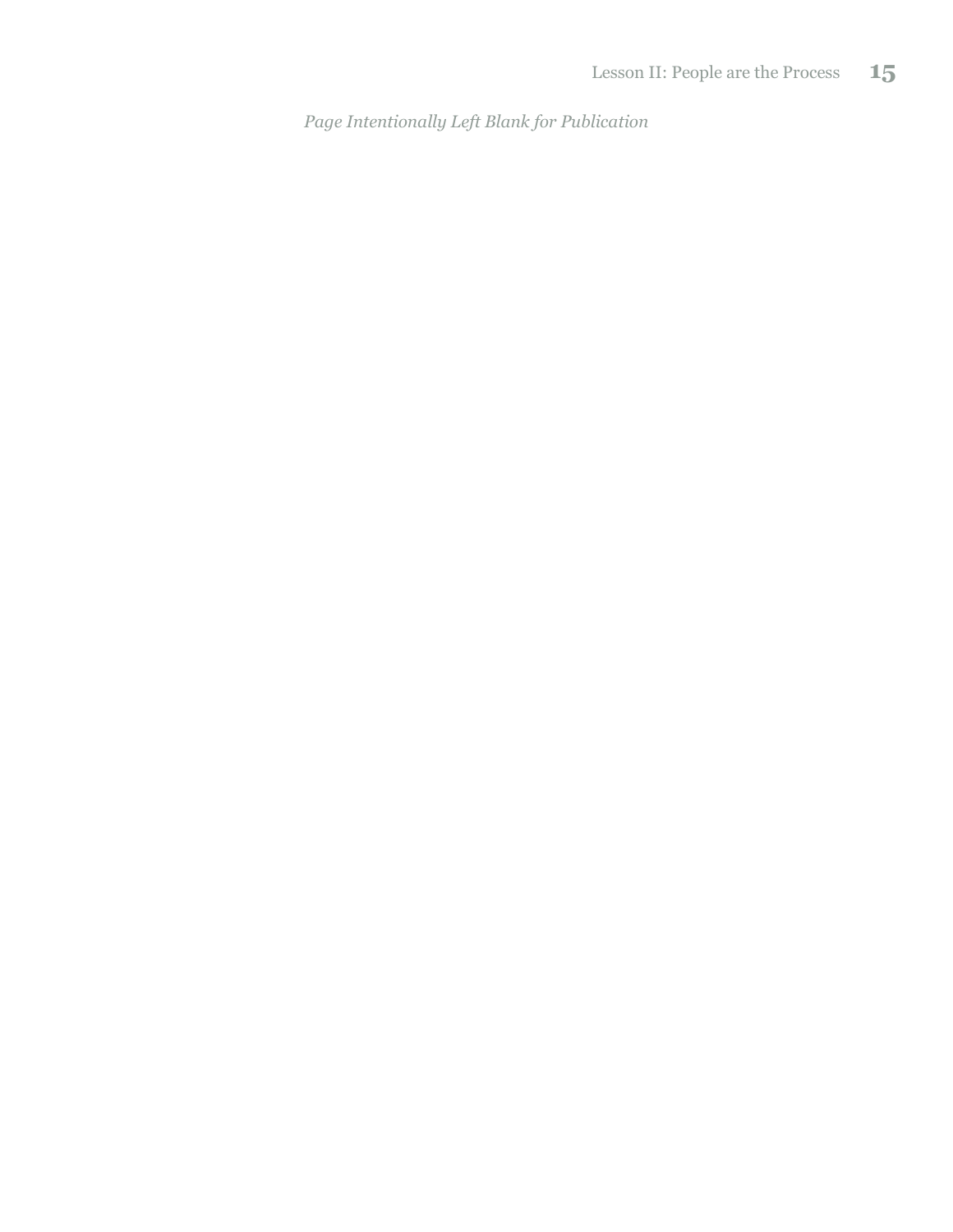Lesson III: Data Sharing is a Key Project Barrier The technical, legal, and procedural barriers to sharing data are limiting the rate of adoption for value-based purchasing arrangements.

Data-sharing is an area many parties have written extensively on, detailing the various facets of one of the most important topics for developing value-based purchasing arrangements. The opportunities are clear – data provides a treasure trove of insights into health, business, and well beyond – but the obstacles are also clear. Beyond the technological elements<sup>12</sup> of data-systems and secure transfers, many other issues must be considered. Many industry practitioners, such as medical leaders, data teams, or even contracting departments, are not entirely sure what data they can share and with whom and under what conditions they can share it. Simultaneously, different parties may be intentionally representing conflicting viewpoints, even within an organization. The health leaders may be trying to maximize the meaningful use of data, while the legal teams are trying to minimize the legal risk.

More complicated, there are multiple options for extracting information from data. The difference between the options can be quite nuanced, while the people relying on the datause may not be particularly sophisticated in their understanding. We regularly struggle with a critical question of approaching these issues. There are a range of options available that everyone should be aware of, each with the option of using de-identified data:

- **Data Transfers:** Fully transferring a data-set to an outside party. For example, creating a data-extract and giving it to a partner organization.
- **Facilitated Analysis**: Fully transferring data to a qualified third-party to facilitate the analysis on someone's behalf. For example, having a third-party actuary perform an analysis on behalf of a service provider to determine the effectiveness of their preventive services, sharing only the analytical results as appropriate.

<sup>&</sup>lt;sup>12</sup> These technological elements refer broadly to whether or not a system can transfer information and how securely it can do so.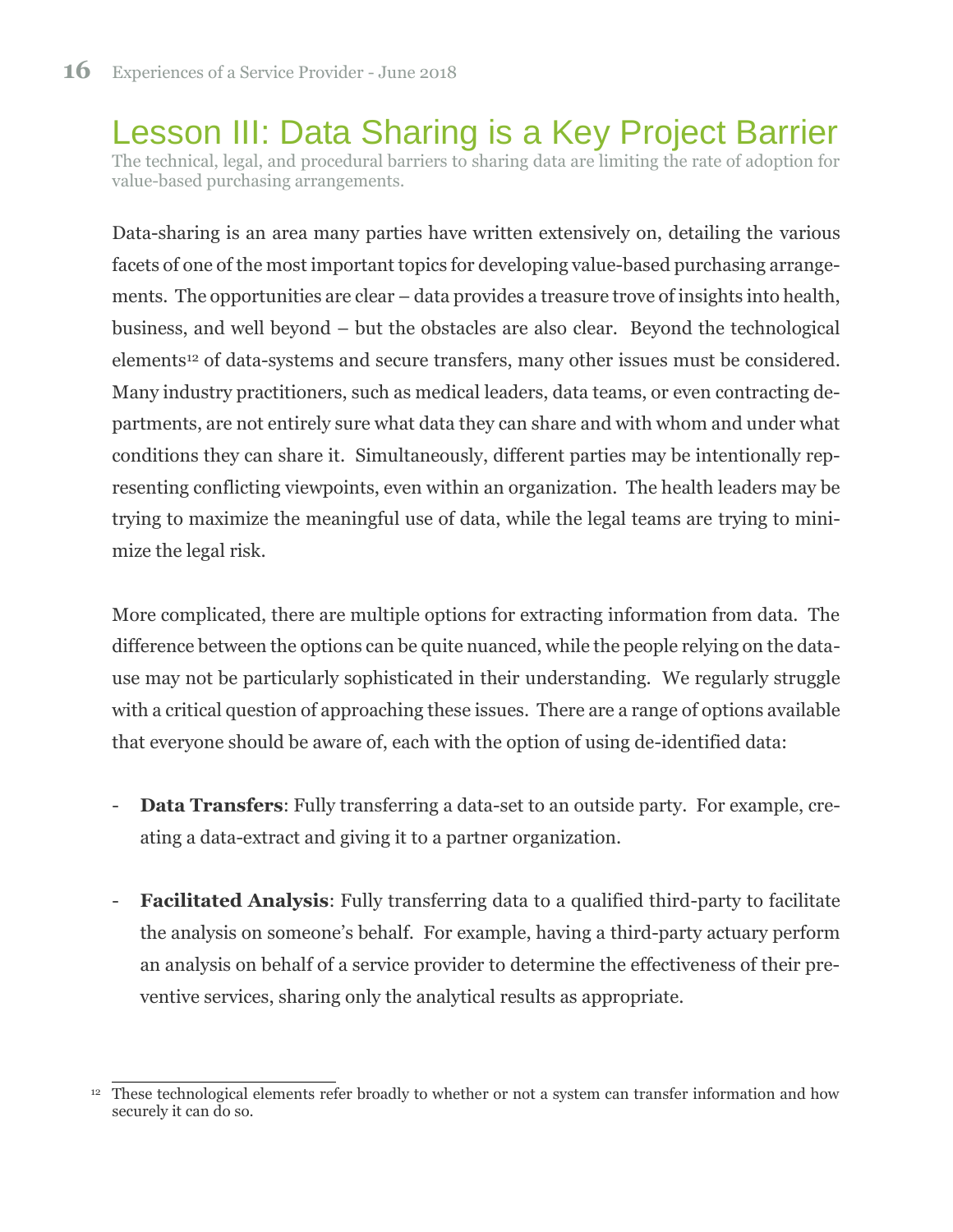- **Data Access:** Providing access to data within a system. For example, allowing access through a specific system<sup>13</sup> set up to prevent large-scale copying, exporting, or transferring of data but still allow for access the raw data and a structured environment to conduct the analysis.
- Analytic Tool Access: While not accessing the raw data, providing access to a specific and structured set of tools that allow the analysis of the raw data with safeguards in place. For example, creating a web-based user-interface to a data-set that allows basic self-service analysis with limits in place to prevent inappropriate transfers, filtering, or other use.
- **Analysis Sharing**: Internally developing and conducting analysis, then sharing the results to build projects.

In theory, any of these data analysis options can result in appropriate information to run a project; however, they require differing levels of investment in the tools, technology, time, and other resources from different parties. For example, many projects focus on enrolling persons with specific medical histories. While publichealth data systems focus on disease spending (independent of persons),

**Include Key Elements for Data Use** Data use is critical for organizations setting up value-based purchasing arrangements and facilitating those arrangements requires getting key elements right.

- Define data-use needs and wants;
- Have a communications strategy and materials for complex and nuanced issues; and
- Use engagement strategy to bring in the right people at the right time.

those data systems cannot facilitate stratification at the level of the individual. A wellbuilt asthma project requires understanding of how many new persons are hospitalized in a given sequence of years, not how much a state or insurer spends on asthma in total – a critical distinction. Behavioral health is similar. Cost modeling predictive analytics and

<sup>&</sup>lt;sup>13</sup> For example, using a combination of Virtual Private Networks (VPNs) Virtual Machines (VMs) or other such tools.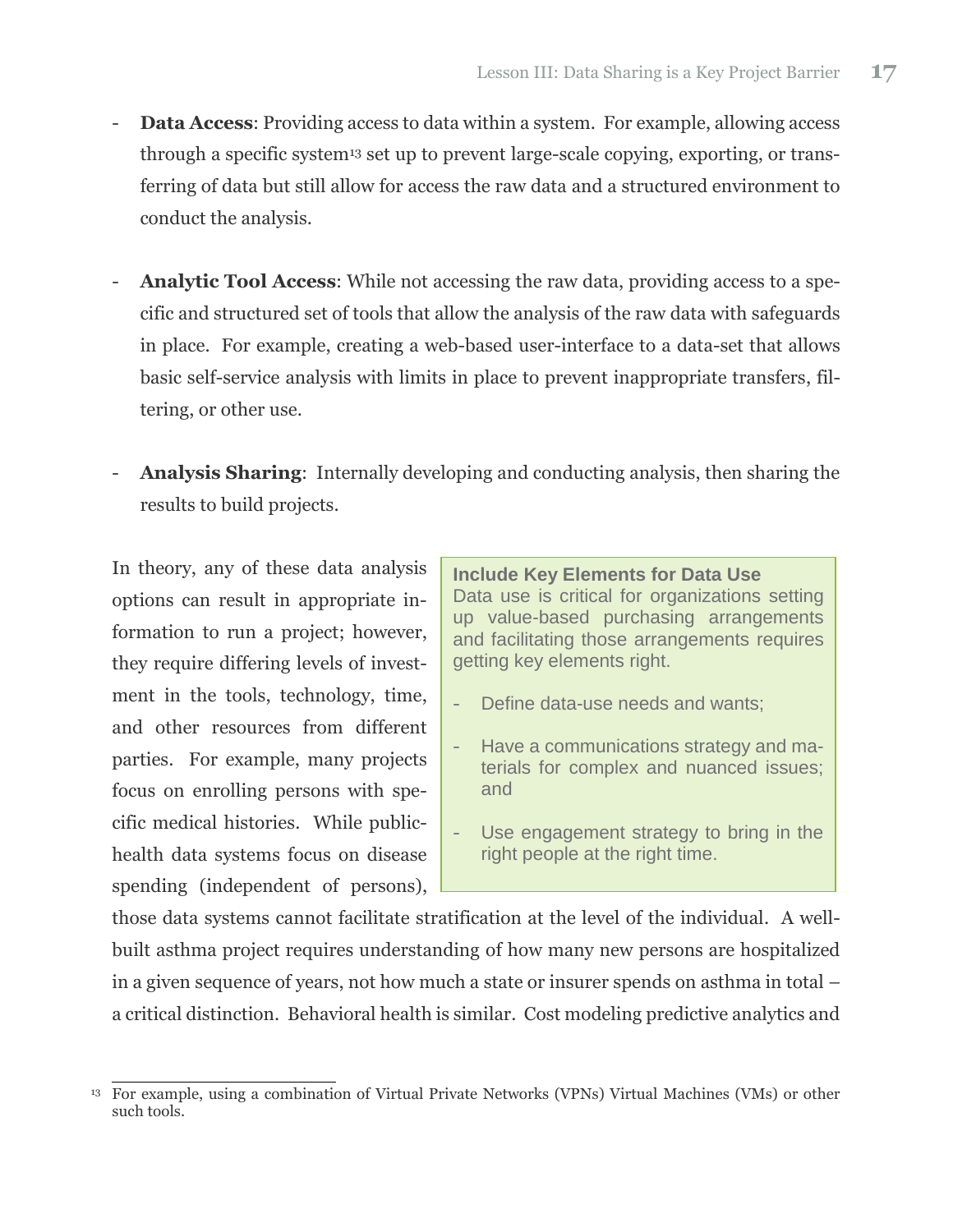even machine learning techniques are very useful, but require building operationally-specific models to attain improvements over the existing standard of care.

Many publicly available data-sources show how large the aggregate issue of substance use and behavioral health are in a broad sense, but they are not capable of generating the insights needed to build a large-scale value-based purchasing arrangement for Talbert House or other parties seeking to do so. Those public data systems do not allow for the ability to create claims histories for individual persons, for good reason.14 As a result, GHHI was willing to advance any method of getting the needed information to build the contract, offering to facilitate the internal analysis of the Plan's data to allow a high level of data security without even accessing it directly. We also offered to use outside funding to access or extract data to conduct the analysis directly, offsetting the need for internal time and human-capital expertise in data-analysis. Yet, we were unable to secure commitments from the Plan during our 3-month project phase.

GHHI has utilized additional workable options for conducting the analysis, including conducting Medicaid data-analysis, even merging multiple parties' data-sets cross-referencing individuals and arranging for a third-party actuary to conduct the analytical claims work or academic partners to do broader analysis. GHHI was unable to ascertain if the Plan understood the range of options at their disposal but it is clear that there were substantial legal considerations regarding any level of data-sharing even when the information was de-identified or shared only at the analytic level.

Upon reflection, GHHI asserts that going forward, this information on the range of options should be made apparent through communications materials as well as verbally reinforced at the earliest stages of the project, when the data analysis is first discussed. Shaping that conversation early in the process is critical to making sure that due-consideration is given.

 $\overline{14}$  Such information being publicly available is illegal, beyond questions of ethics.